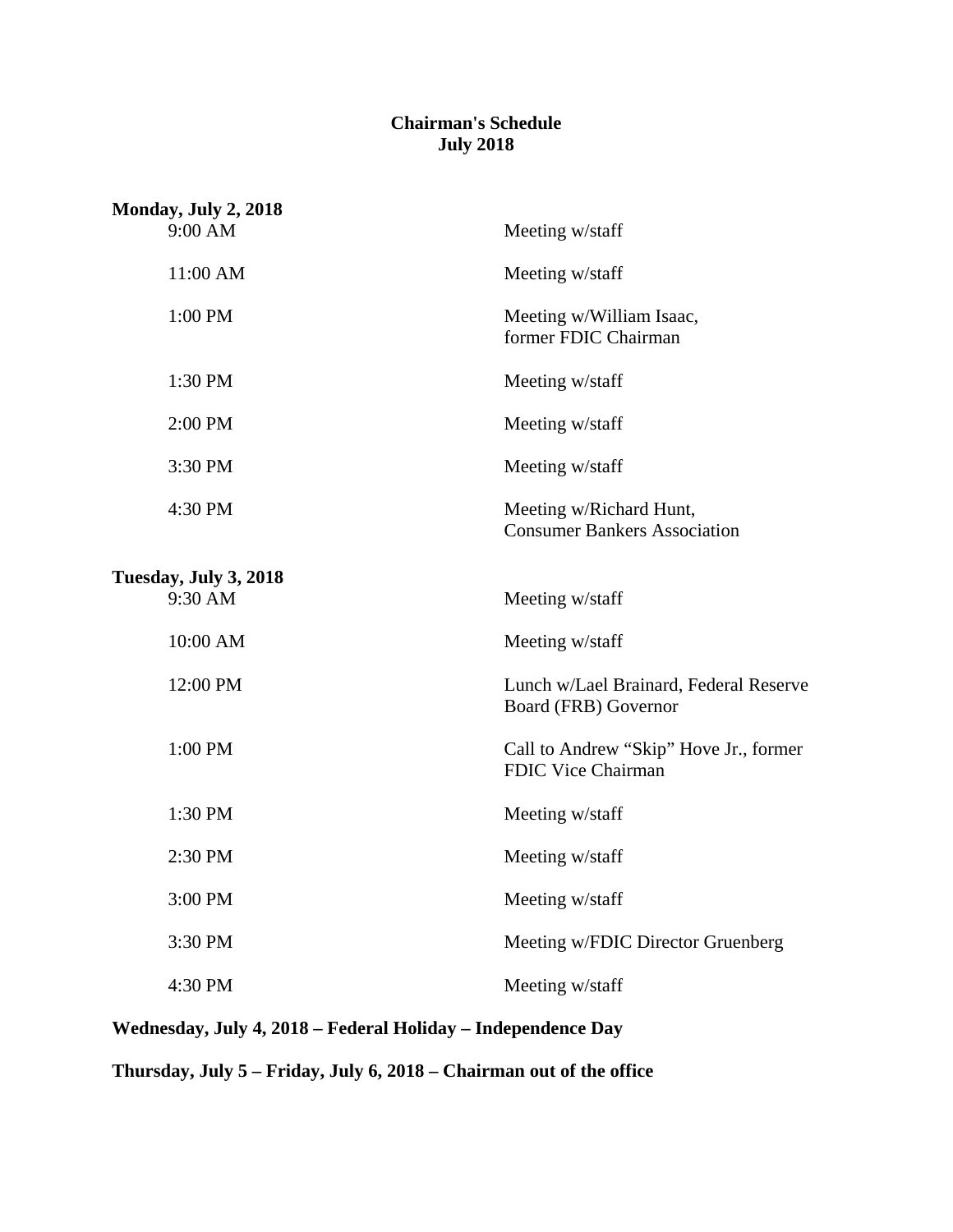| Monday, July 9, 2018<br>9:00 AM          | Meeting w/staff                                                                                                              |
|------------------------------------------|------------------------------------------------------------------------------------------------------------------------------|
| 10:30 AM                                 | Meeting w/staff                                                                                                              |
| 11:00 AM                                 | Meeting w/staff                                                                                                              |
| 1:30 PM                                  | Call w/FDIC San Francisco Regional Office                                                                                    |
| 2:30 PM                                  | Meeting w/Barbara Novick, Vice Chairman,<br><b>BlackRock</b>                                                                 |
| 3:30 PM                                  | Meeting w/staff                                                                                                              |
| 4:30 PM                                  | Meeting w/staff                                                                                                              |
| <b>Tuesday, July 10, 2018</b><br>9:30 AM | Meeting w/staff                                                                                                              |
| 10:30 AM                                 | Meeting w/Andrea Enria, Chairperson,<br>European Banking Authority (EBA)                                                     |
| 11:30 AM                                 | Meeting w/staff                                                                                                              |
| 12:00 PM                                 | Lunch w/FDIC Director Gruenberg                                                                                              |
| 1:00 PM                                  | Meeting w/staff                                                                                                              |
| 2:00 PM                                  | Meeting w/staff                                                                                                              |
| 3:00 PM                                  | Meeting w/staff                                                                                                              |
| 3:30 PM                                  | Meeting w/staff                                                                                                              |
| Wednesday, July 11, 2018<br>8:00 AM      | <b>Community Bank Advisory Committee</b>                                                                                     |
| 4:00 PM                                  | Meeting w/staff                                                                                                              |
| 5:00 PM                                  | Meeting w/Olivier Guersent, Director<br>General for the Financial Stability, Financial<br>Services and Capital Markets Union |
| 5:30 PM                                  | Interagency Call w/FDIC, FRB, Office of<br>the Comptroller of the Currency (OCC)                                             |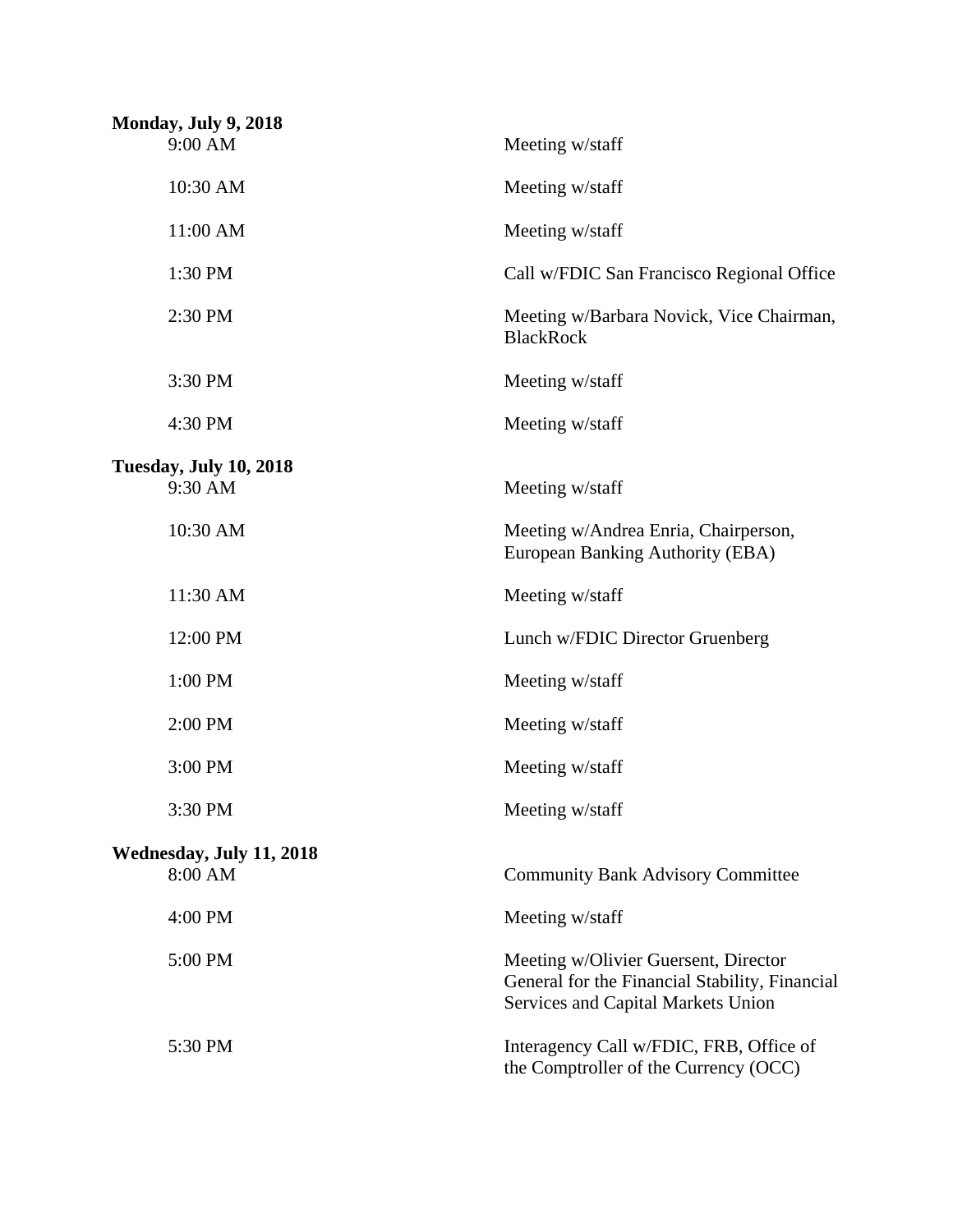| Thursday, July 12, 2018                 |                                                                 |
|-----------------------------------------|-----------------------------------------------------------------|
| 9:00 AM                                 | Host Louisiana Bankers Visit                                    |
| 10:30 AM                                | FDIC Student Intern Symposium                                   |
| 11:30 AM                                | Call w/David Leitch, Global General<br>Counsel, Bank of America |
| 12:30 PM                                | Lunch w/Randy Quarles, Vice Chairman,<br><b>FRB</b>             |
| 2:00 PM                                 | Meeting w/staff                                                 |
| 2:30 PM                                 | Meeting w/staff                                                 |
| 3:00 PM                                 | Meeting w/staff                                                 |
| 3:30 PM                                 | Meeting w/staff                                                 |
| 4:00 PM                                 | Meeting w/staff                                                 |
| 4:30 PM                                 | Meeting w/staff                                                 |
| 5:00 PM                                 | Meeting w/staff                                                 |
| <b>Friday, July 13, 2018</b><br>9:00 AM | Meeting w/staff                                                 |
| 10:30 AM                                | Meeting w/staff                                                 |
| 11:00 AM                                | Meeting w/staff                                                 |
| 11:30 AM                                | Meeting w/staff                                                 |
| 12:00 PM                                | Meeting w/staff                                                 |
| 1:30 PM                                 | Meeting w/staff                                                 |
| 2:30 PM                                 | Meeting w/staff                                                 |
| 3:30 PM                                 | Meeting w/staff                                                 |
| <b>Monday, July 16, 2018</b><br>9:00 AM | Meeting w/staff                                                 |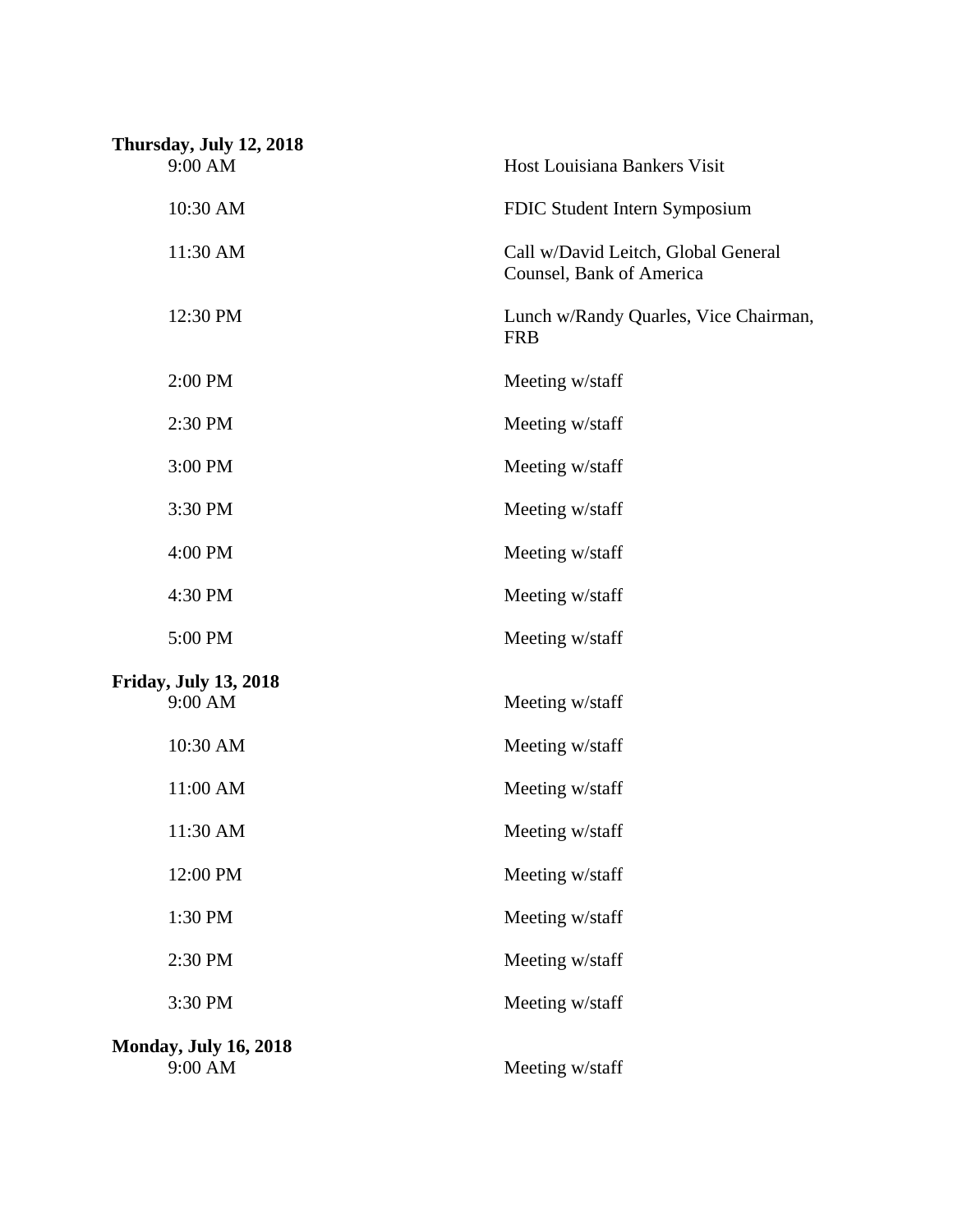| 11:00 AM                                 | Meeting w/staff                                                                            |
|------------------------------------------|--------------------------------------------------------------------------------------------|
| 12:30 AM                                 | Lunch w/Christopher Giancarlo,<br>Chairman, Commodity Futures Trading<br>Commission (CFTC) |
| 2:00 PM                                  | Meeting w/staff                                                                            |
| 3:00 PM                                  | Meeting w/staff                                                                            |
| 4:00 PM                                  | Meeting w/staff                                                                            |
| 4:30 PM                                  | Meeting w/staff                                                                            |
| <b>Tuesday, July 17, 2018</b><br>9:00 AM | <b>FDIC Senior Management Strategic</b><br><b>Planning Meeting</b>                         |
| 1:30 PM                                  | Meeting w/Marcus Scheuren,<br>European Parliament                                          |
| 3:00 PM                                  | Remarks - FDIC OIG Conference-Virginia<br>Square                                           |
| 4:30 PM                                  | FSOC Principal's Meeting – US Treasury                                                     |
| Wednesday, July 18, 2018                 |                                                                                            |
| 9:30 AM                                  | Meeting w/staff                                                                            |
| 10:00 AM                                 | Meeting w/staff                                                                            |
| 11:00 AM                                 | Meeting w/staff                                                                            |
| 12:00 PM                                 | Lunch w/Mark McWatters,<br>Chairman, National Credit Union<br>Administration (NCUA)        |
| 2:00 PM                                  | Meeting w/staff                                                                            |
| 3:30 PM                                  | Meeting w/staff                                                                            |
| 4:00 PM                                  | Meeting w/staff                                                                            |
| 5:00 PM                                  | Meeting w/staff                                                                            |
|                                          |                                                                                            |

**Thursday, July 19, 2018**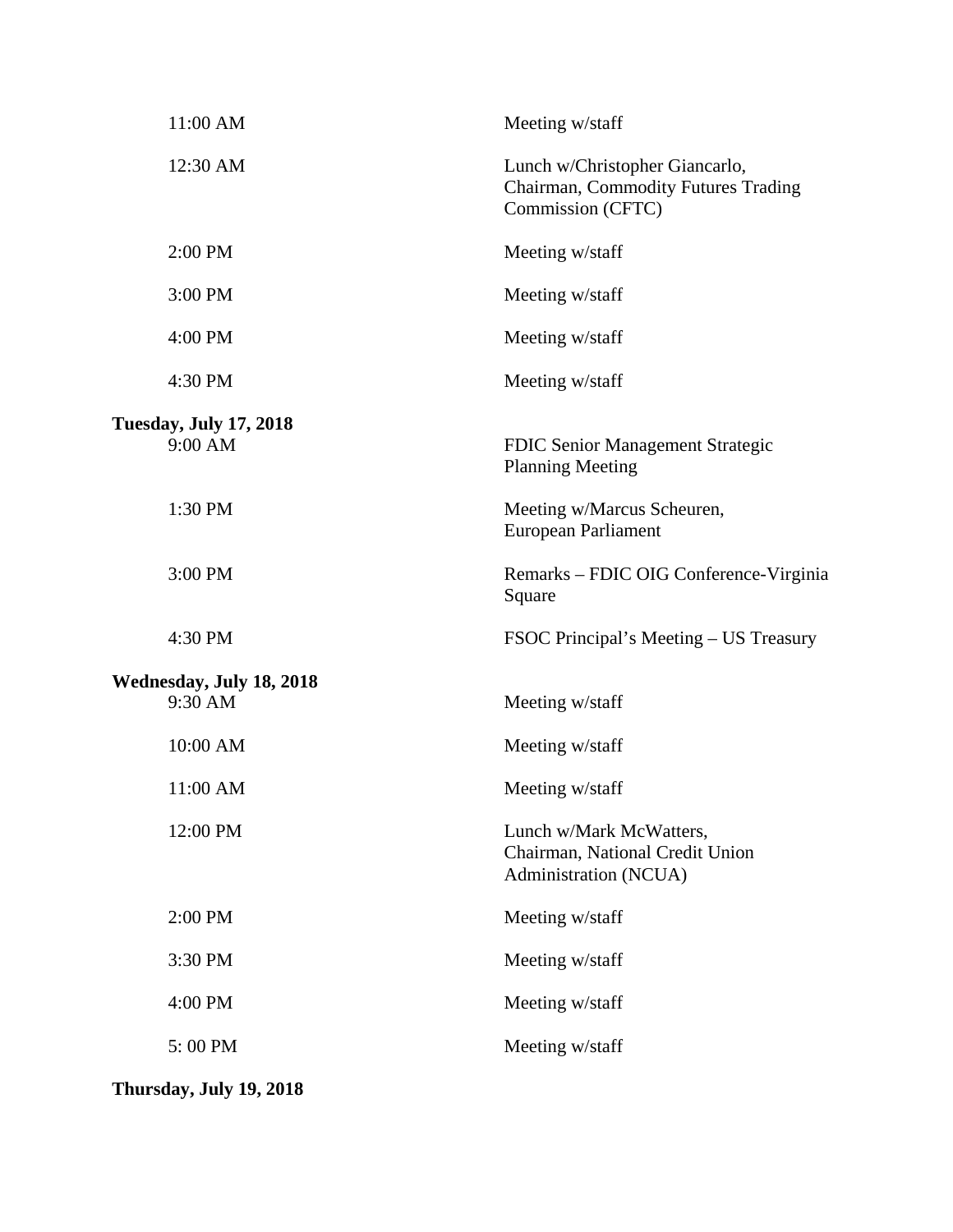| 9:00 AM                                  | Meeting w/staff                                                                       |
|------------------------------------------|---------------------------------------------------------------------------------------|
| 10:00 AM                                 | Meeting w/FDIC Director Gruenberg                                                     |
| 11:00 AM                                 | Meeting w/Rebecca Rainey,<br>CEO, Independent Community Bankers<br>Association (ICBA) |
| 12:00 PM                                 | Lunch w/Kevin Fromer, Financial Services<br>Forum (FSF)                               |
| 2:00 PM                                  | Meeting w/National Community<br><b>Reinvestment Coalition</b>                         |
| 3:00 PM                                  | Meeting w/staff                                                                       |
| <b>Friday, July 20, 2018</b><br>9:00 AM  | Meeting w/staff                                                                       |
| 9:30 AM                                  | Meeting w/staff                                                                       |
| 10:00 AM                                 | Meeting w/staff                                                                       |
| 11:00 AM                                 | Meeting w/Michael Thompson,<br>Goldman Sachs                                          |
| 12:00 PM                                 | Lunch w/Sheila Bair, former<br>FDIC Chairman                                          |
| 1:30 PM                                  | Meeting w/staff                                                                       |
| 2:30 PM                                  | Meeting w/staff                                                                       |
| <b>Monday, July 23, 2018</b>             |                                                                                       |
| 9:00 AM                                  | Meeting w/staff                                                                       |
| 10:30 AM                                 | Meeting w/Jean-Yves Fillion, CEO,<br><b>BNP Paribas USA</b>                           |
| 11:00 AM                                 | Meeting w/Andy Cercere, CEO,<br><b>US Bank</b>                                        |
| 1:00 PM                                  | Meeting w/staff                                                                       |
| <b>Tuesday, July 24, 2018</b><br>9:30 AM | Meeting w/staff                                                                       |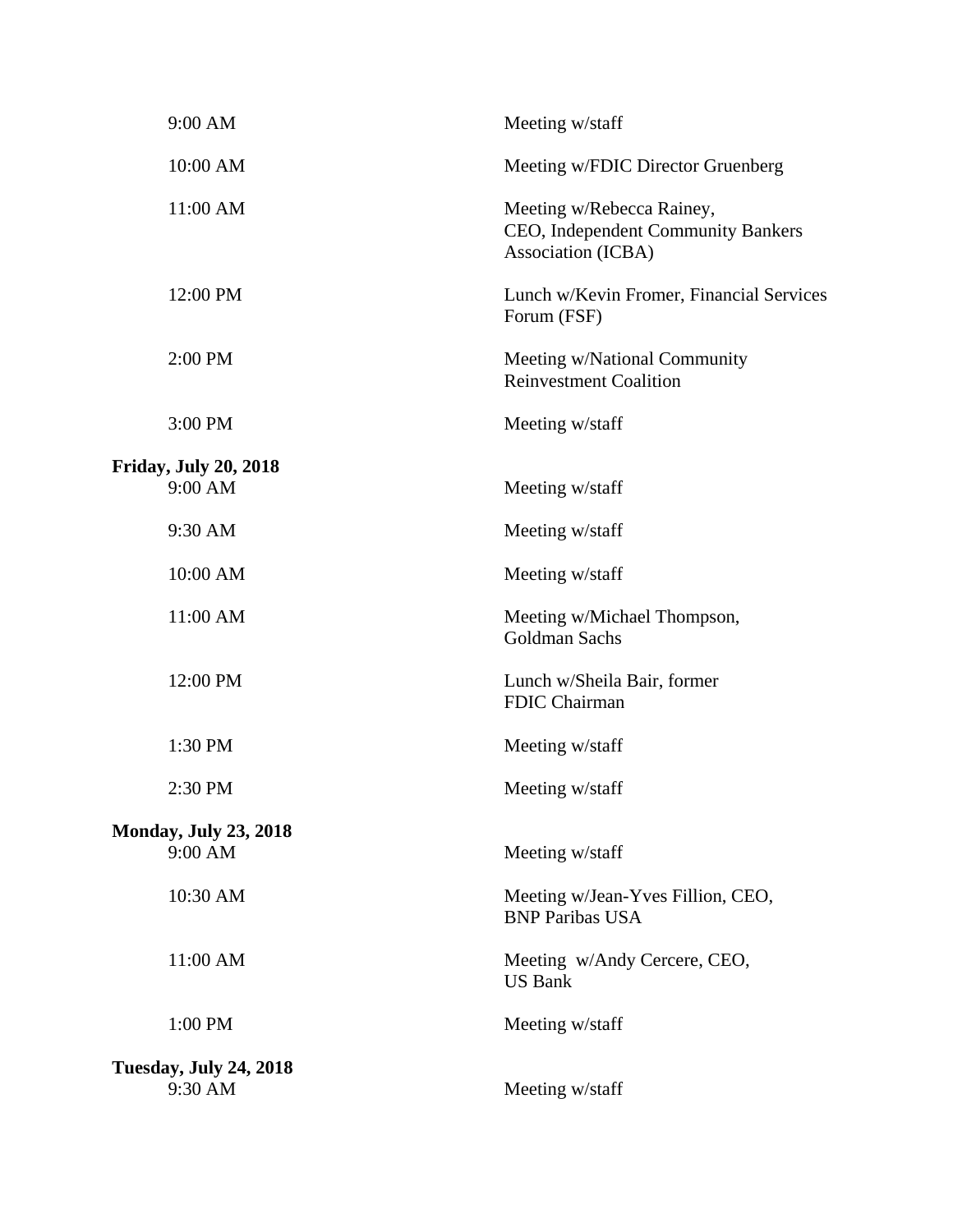| 10:00 AM                            | Call w/James Gorman, CEO,<br><b>Morgan Stanley</b>                                                                                                                                                                                                                                 |
|-------------------------------------|------------------------------------------------------------------------------------------------------------------------------------------------------------------------------------------------------------------------------------------------------------------------------------|
| 10:30 AM                            | Meeting w/staff                                                                                                                                                                                                                                                                    |
| 11:00 AM                            | Meeting w/Tucker Shumack,<br>Ogilvy Government Relations; Brian Tate-<br><b>Executive Director, Network Branded</b><br>Prepaid Card Association (NBPCA); and<br>Robert Skiba,- Chairman, NBPCA &<br>Executive Vice President for Regulatory and<br>Government Affairs, InComm Inc. |
| 12:00 PM                            | Lunch w/Bimal Patel, Treasury                                                                                                                                                                                                                                                      |
| 1:30 PM                             | Meeting w/staff                                                                                                                                                                                                                                                                    |
| 2:00 PM                             | Meeting w/Rob Nichols, CEO, American<br><b>Bankers Association (ABA)</b>                                                                                                                                                                                                           |
| 3:00 PM                             | Meeting w/staff                                                                                                                                                                                                                                                                    |
| 4:30 PM                             | Meeting w/staff                                                                                                                                                                                                                                                                    |
| 6:00 PM                             | Call w/Joseph Otting, Comptroller of the<br>Currency                                                                                                                                                                                                                               |
| Wednesday, July 25, 2018<br>8:30 AM | Remarks-Joint FDIC-OCC Mutual Forum-<br><b>OCC</b>                                                                                                                                                                                                                                 |
| 10:00 AM                            | Meeting w/staff                                                                                                                                                                                                                                                                    |
| 11:00 AM                            | Meeting w/Wilson Ervin, Vice Chairman<br><b>Credit Suisse Group</b>                                                                                                                                                                                                                |
| 12:00 PM                            | Lunch w/Karen Solomon, Acting Deputy<br>Chief Comptroller and General Counsel,<br><b>OCC</b>                                                                                                                                                                                       |
| 1:30 PM                             | Meeting w/staff                                                                                                                                                                                                                                                                    |
| 2:15 PM                             | Meeting w/Senator Pat Toomey                                                                                                                                                                                                                                                       |
| 3:15 PM                             | Meeting w/staff                                                                                                                                                                                                                                                                    |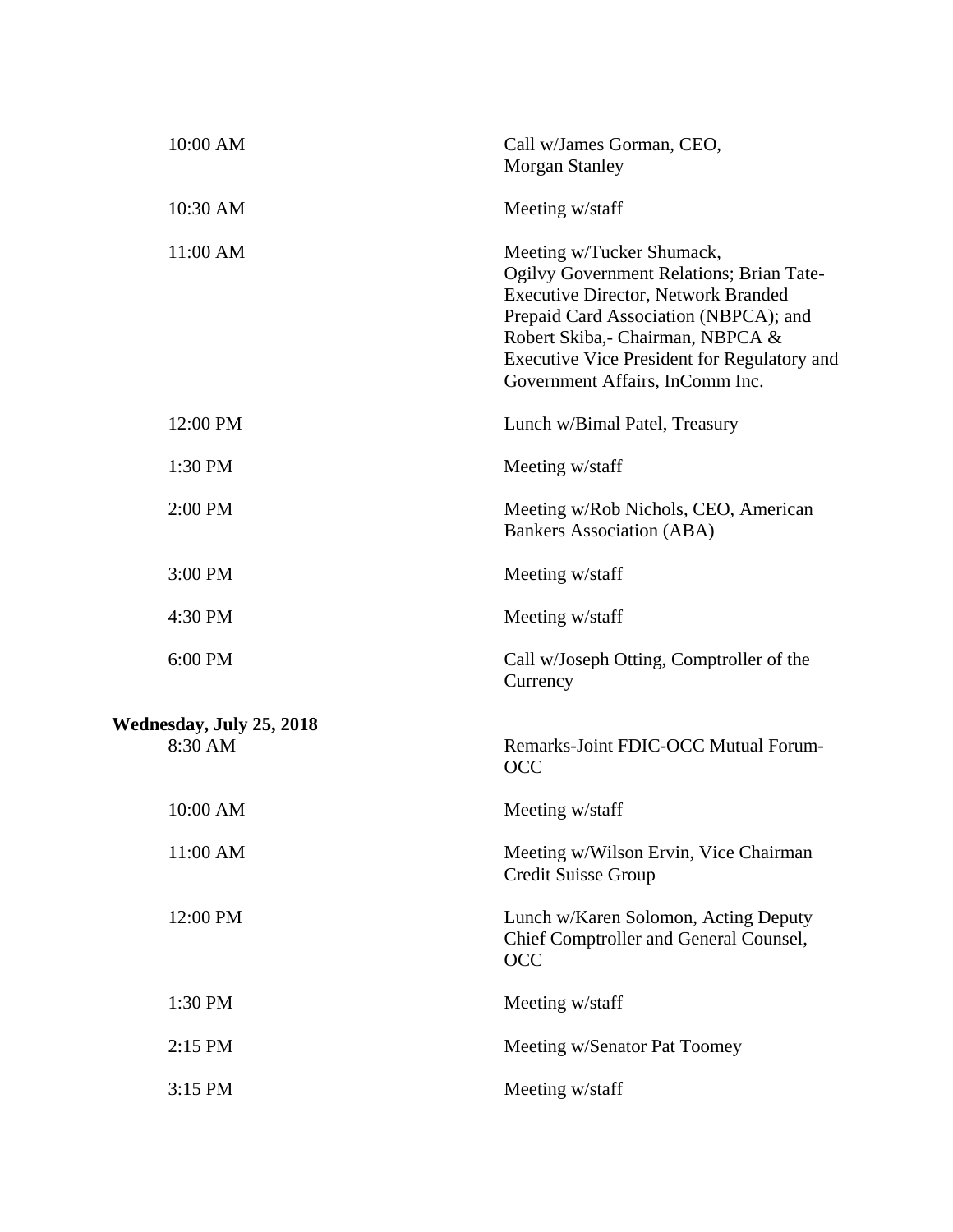| 4:00 PM                                  | Meeting w/staff                                                                                       |
|------------------------------------------|-------------------------------------------------------------------------------------------------------|
| 4:30 PM                                  | Meeting w/staff                                                                                       |
| 5:00 PM                                  | Meeting w/staff                                                                                       |
| Thursday, July 26, 2018<br>9:00 AM       | Meeting w/staff                                                                                       |
| 10:00 AM                                 | Meeting w/James Butera,<br>Butera, Israel & Becker                                                    |
| 11:00 AM                                 | Interagency Conference call w/Vice<br>Chairman Randy Quarles, FRB, and<br>Comptroller Otting, OCC     |
| 12:00 PM                                 | Lunch w/Jay Clayton, Chairman, SEC                                                                    |
| 1:45 PM                                  | Meeting w/Financial Accounting Standards<br>Board (FASB)                                              |
| 2:00 PM                                  | Meeting w/staff                                                                                       |
| 2:30 PM                                  | Meeting w/Brian Moynihan, CEO,<br><b>Bank of America</b>                                              |
| 3:00 PM                                  | Meeting w/staff                                                                                       |
| 3:30 PM                                  | Meeting w/Paul Woolway, President & CEO<br>Charles Schwab & Co.                                       |
| 4:30 PM                                  | Meeting w/staff                                                                                       |
| 5:00 PM                                  | Meeting w/staff                                                                                       |
| <b>Friday, July 27, 2018</b><br>10:30 AM | Meeting w/staff                                                                                       |
| 11:00 AM                                 | Meeting w/Jay Levine, CEO<br><b>OneMain Financial</b>                                                 |
| 11:30 AM                                 | Meet w/Destry Damayanti, Board of<br>Commissioners, Indonesia Deposit<br>Insurance Corporation (IDIC) |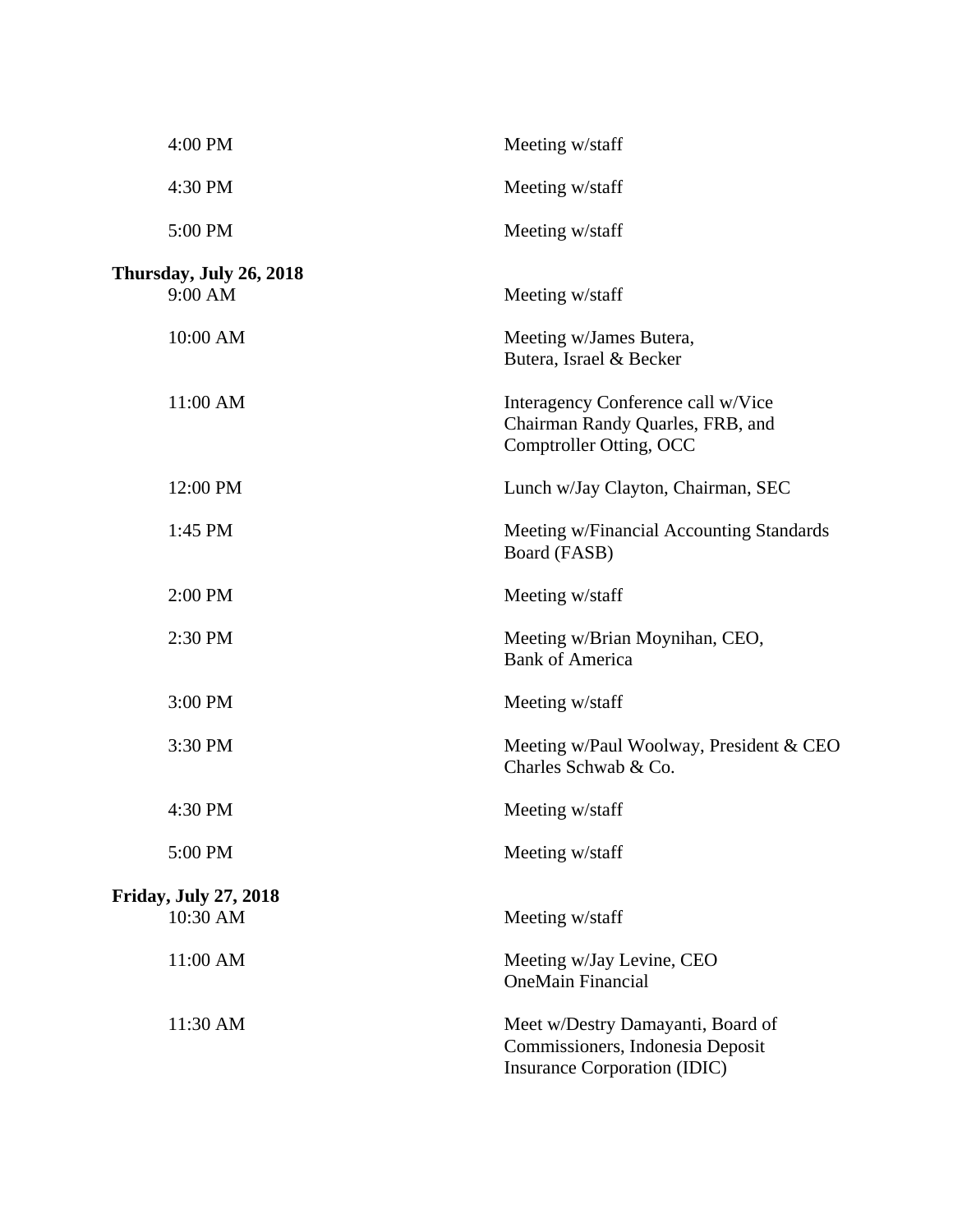| 12:00 PM                                 | Meet w/William Duhnke, Chairman, Public<br><b>Company Accounting Oversight Board</b><br>(PCAOB) |
|------------------------------------------|-------------------------------------------------------------------------------------------------|
| 2:00 PM                                  | Meeting w/staff                                                                                 |
| 3:00 PM                                  | Meeting w/staff                                                                                 |
| 3:30 PM                                  | Meeting w/staff                                                                                 |
| <b>Monday, July 30, 2018</b><br>9:00 AM  | Meeting w/staff                                                                                 |
| 11:00 AM                                 | Meeting w/staff                                                                                 |
| 12:00 PM                                 | Lunch w/Bill Rowe, Chief Risk Officer,<br><b>OCC</b>                                            |
| 1:00 PM                                  | Interagency BSA meeting w/FDIC, OCC,<br>FinCen, FRB, NCUA and Treasury                          |
| 2:15 PM                                  | Meet w/Erin Mansfield, Global Head of<br><b>Regulatory Relations, Barclays</b>                  |
| 3:00 PM                                  | Meeting w/staff                                                                                 |
| 3:30 PM                                  | Meeting w/staff                                                                                 |
| 4:30 PM                                  | Meeting w/staff                                                                                 |
| 5:00 PM                                  | Meeting w/staff                                                                                 |
| <b>Tuesday, July 31, 2018</b><br>9:00 AM | Meeting w/staff                                                                                 |
| 9:30 AM                                  | Meeting w/staff                                                                                 |
| 10:30 AM                                 | Call w/ David Leitch, Bank of America                                                           |
| 11:00 AM                                 | Meeting w/staff                                                                                 |
| 11:30 AM                                 | Meeting w/staff                                                                                 |
| 1:30 PM                                  | Meeting w/staff                                                                                 |
| 2:00 PM                                  | Meeting w/H. Rodgin Cohen,                                                                      |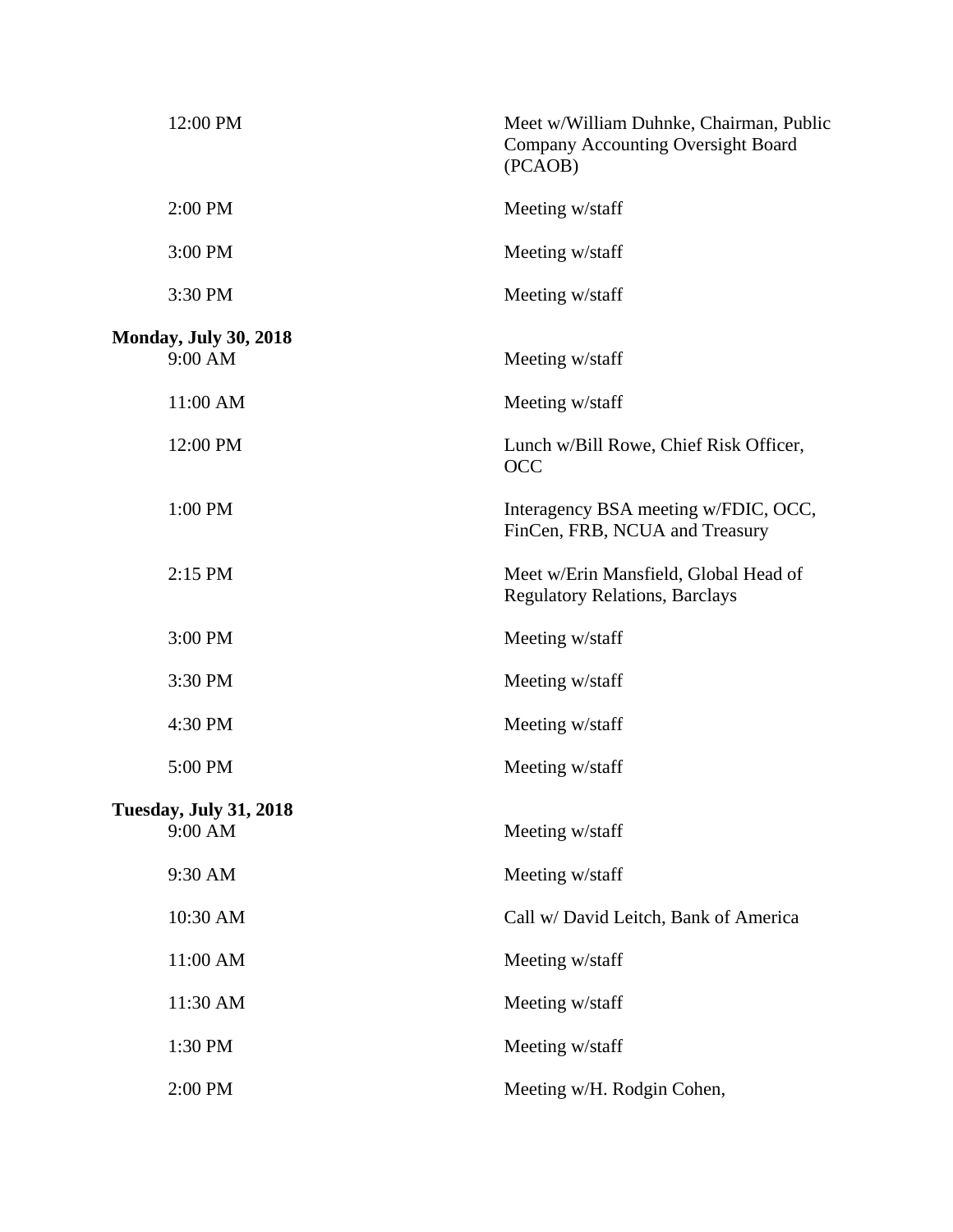Sullivan & Cromwell

30 PM Meeting w/Senator Sherrod Brown , Hart Senate Office building

4 :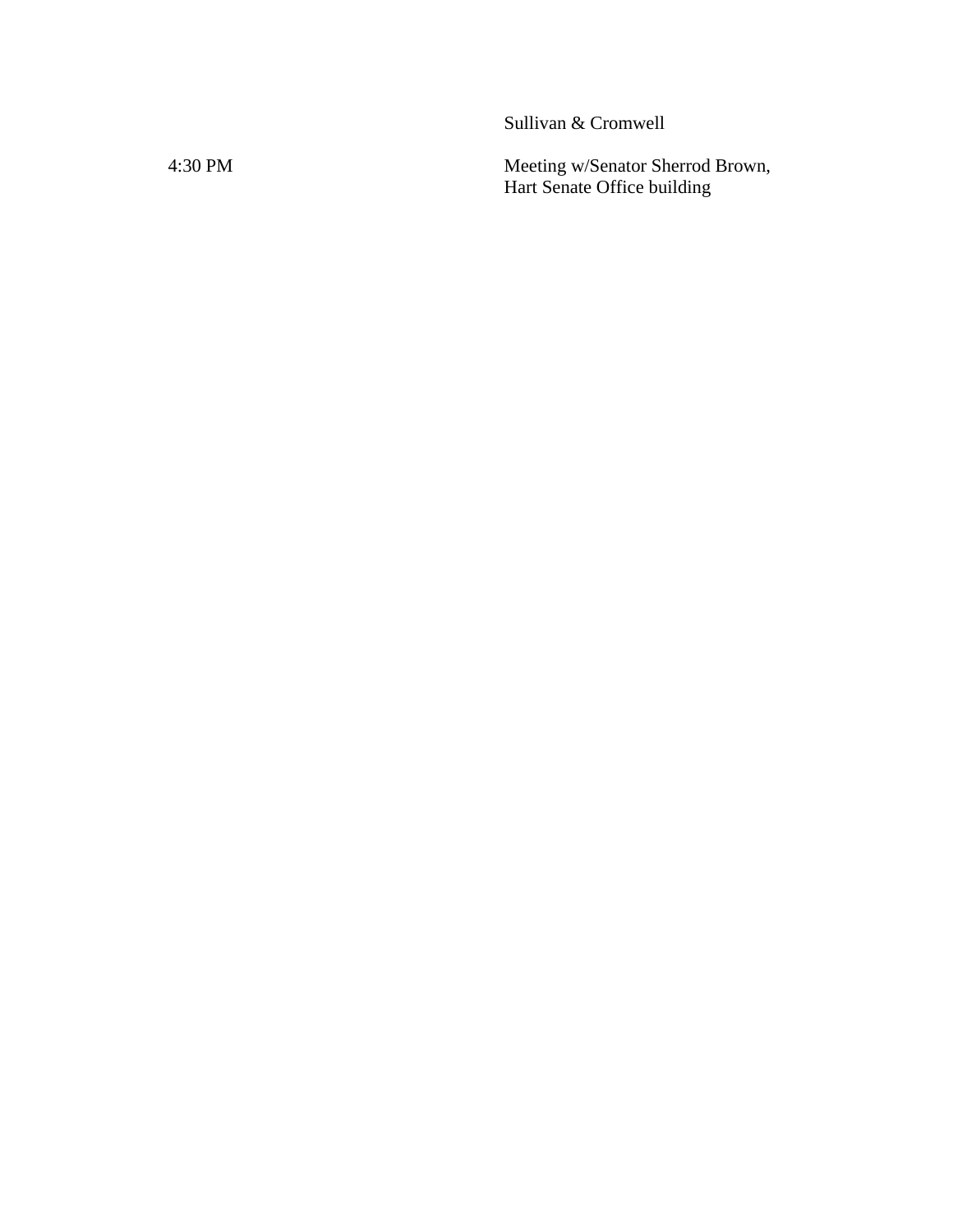### **Chairman's Schedule August 2018**

| <b>Wednesday, August 1, 2018</b> |                                                                                   |
|----------------------------------|-----------------------------------------------------------------------------------|
| 9:30 AM                          | Meeting w/staff                                                                   |
| 10:00 AM                         | Meeting w/staff                                                                   |
| 11:00 AM                         | Meeting w/staff                                                                   |
| 11:30 AM                         | Meeting w/staff                                                                   |
| 12:00 PM                         | Lunch w/Craig Phillips, US Treasury                                               |
| 1:30 PM                          | Meeting w/staff                                                                   |
| 2:30 PM                          | Meeting w/staff                                                                   |
| Thursday, August 2, 2018         |                                                                                   |
| 9:30 AM                          | Meeting w/staff                                                                   |
| 10:30 AM                         | Meeting w/staff                                                                   |
| 11:00 AM                         | Meeting w/Stephen Scherr, CEO<br>Goldman Sachs Bank                               |
| 11:30 AM                         | Meeting w/staff                                                                   |
| 12:00 PM                         | Lunch w/Judge Shelley Chapman                                                     |
| 1:00 PM                          | Meeting w/staff                                                                   |
| Friday, August 3, 2018           |                                                                                   |
| 9:00 AM                          | Interview w/Ryan Tracy & Mark Anderson<br>Wall Street Journal                     |
| 11:00 AM                         | Meeting w/staff                                                                   |
| 11:30 AM                         | Meeting w/staff                                                                   |
| 1:00 PM                          | Meeting w/Bill Coen, Secretary General<br>Bank for International Settlement (BIS) |
| 2:00 PM                          | Meeting w/staff                                                                   |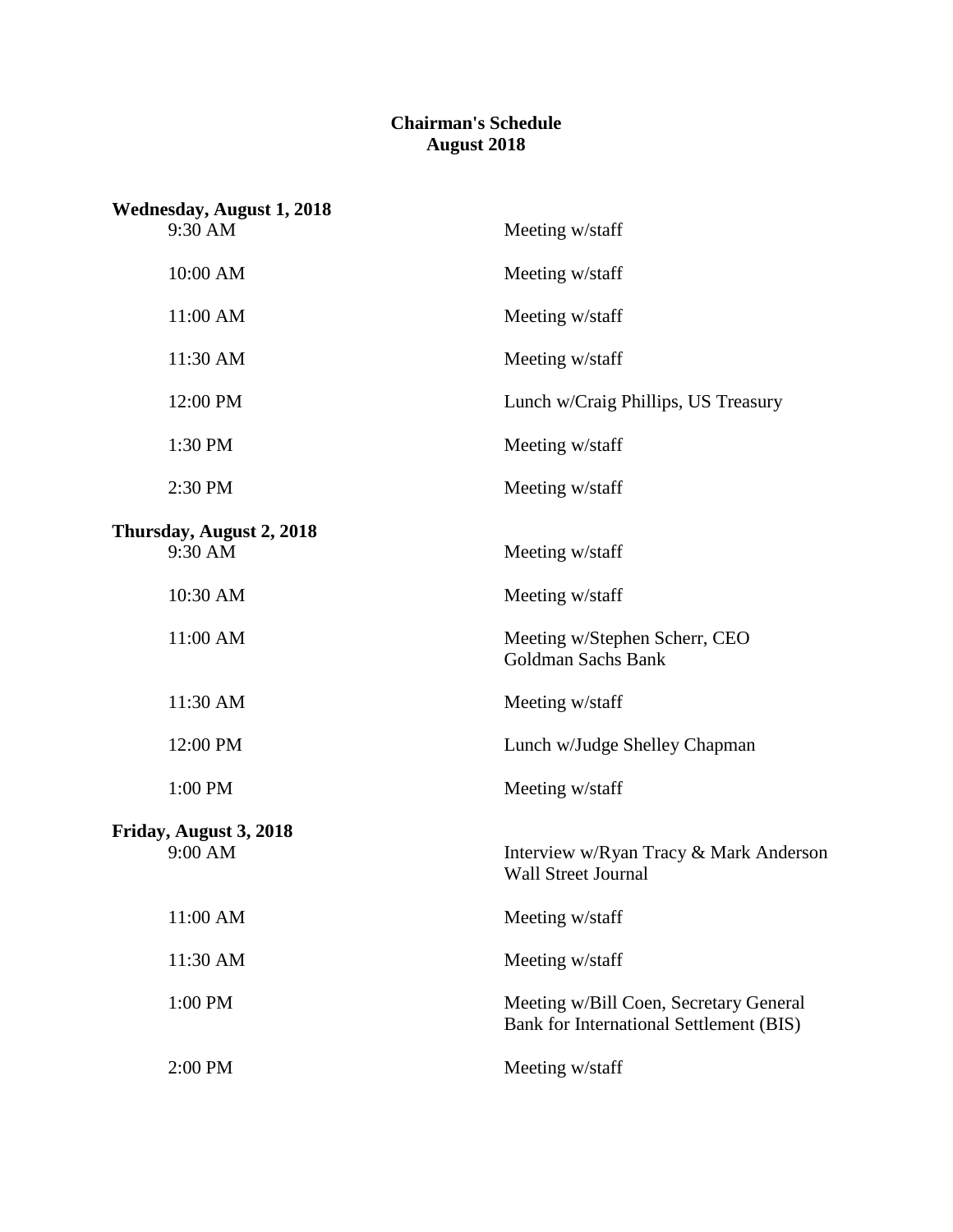| Monday, August 6, 2018                       |                                                                                                                         |
|----------------------------------------------|-------------------------------------------------------------------------------------------------------------------------|
| 9:00 AM                                      | Meeting w/staff                                                                                                         |
| 11:00 AM                                     | Meeting w/staff                                                                                                         |
| 12:00 PM                                     | Lunch w/John Ryan and Mike Stevens,<br><b>Conference of State Bank Supervisors</b>                                      |
| 2:00 PM                                      | Meeting w/staff                                                                                                         |
| Tuesday, August 7, 2018<br>11:00 AM          | Meeting w/Lee Shaiman, Executive<br>Director, Loan Syndications and Trading<br>Association (LSTA)                       |
| 11:30 AM                                     | Meeting w/staff                                                                                                         |
| 12:30 PM                                     | Lunch w/Joseph Otting, Comptroller of the<br>Currency                                                                   |
| 2:00 PM                                      | FDIC Audit Committee Meeting                                                                                            |
| 4:00 PM                                      | Meeting w/staff                                                                                                         |
| <b>Wednesday, August 8, 2018</b><br>10:00 AM | Meeting w/staff                                                                                                         |
| 10:30 AM                                     | Meeting w/staff                                                                                                         |
| 2:00 PM                                      | Meeting w/staff                                                                                                         |
| 3:00 PM                                      | Meeting w/staff                                                                                                         |
| 4:00 PM                                      | Meeting w/staff                                                                                                         |
| 5:30 PM                                      | Interagency Call w/Vice Chairman Randy<br>Quarles, Federal Reserve Board, Joseph<br>Otting, Comptroller of the Currency |
| Thursday, August 9, 2018                     |                                                                                                                         |
| 10:00 AM                                     | Meeting w/Kelly King, CEO, BB&T Bank                                                                                    |
| 11:00 AM                                     | Meeting w/FDIC Director Gruenberg                                                                                       |
| 1:30 PM                                      | Meeting w/staff                                                                                                         |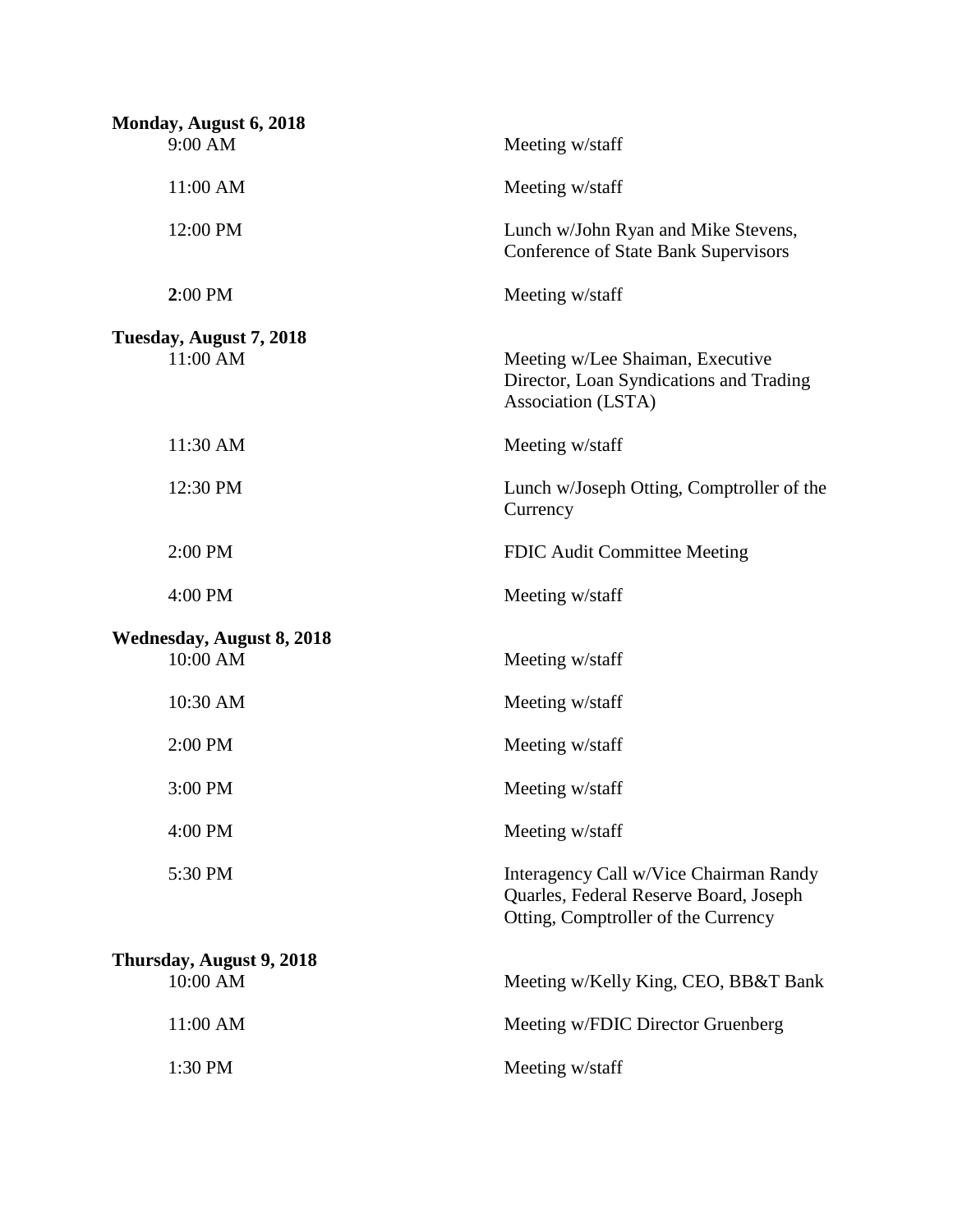| 2:00 PM                  | Meeting w/staff                                                     |
|--------------------------|---------------------------------------------------------------------|
| 3:00 PM                  | Meeting w/Jamie Dimon, CEO,<br>JP Morgan Chase & Co.                |
| Friday, August 10, 2018  |                                                                     |
| 9:30 AM                  | Meeting w/staff                                                     |
| 10:30 AM                 | Meeting w/staff                                                     |
| 11:00 AM                 | Meeting w/staff                                                     |
| 1:30 PM                  | Meeting w/staff                                                     |
| 3:30 PM                  | Meeting w/staff                                                     |
| 4:00 PM                  | Meeting w/staff                                                     |
| Monday, August 13, 2018  |                                                                     |
| 11:00 AM                 | Meeting w/Sean Memon, SEC                                           |
| 1:00 PM                  | Meeting w/staff                                                     |
| 3:00 PM                  | Meeting w/staff                                                     |
| Tuesday, August 14, 2018 |                                                                     |
| 9:00 AM                  | <b>Remarks DCP Supervisory Conference</b><br>VASQ - Hove Auditorium |
| 11:00 AM                 | Meeting w/Rachel Witkowski, American                                |
|                          | <b>Banker News</b>                                                  |
| 11:30 AM                 | Meeting w/staff                                                     |
| 12:00 PM                 | Lunch w/Thomas Hoenig, Former FDIC<br>Vice Chairman                 |
| 1:30 PM                  | Meeting w/staff                                                     |
| 2:00 PM                  | Meeting w/staff                                                     |
| 4:00 PM                  | Meeting w/staff                                                     |
| 4:30 PM                  | Meeting w/staff                                                     |
| 5:00 PM                  | Call w/David Leitch, Bank of America                                |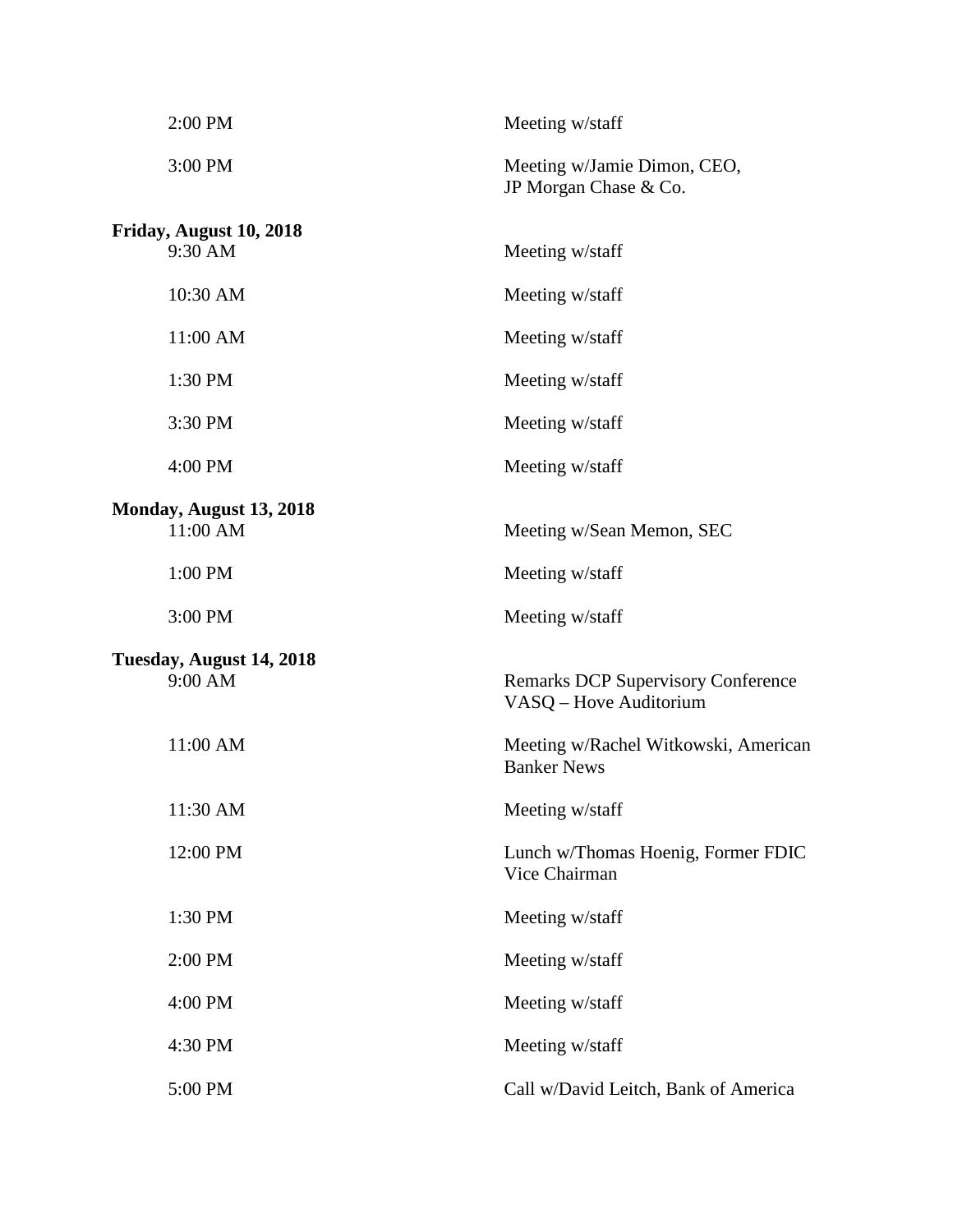| Wednesday, August 15, 2018            |                                                                                                                                                                                                                                                         |
|---------------------------------------|---------------------------------------------------------------------------------------------------------------------------------------------------------------------------------------------------------------------------------------------------------|
| 10:00 AM                              | Meeting w/staff                                                                                                                                                                                                                                         |
| 11:00 AM                              | Meeting w/staff                                                                                                                                                                                                                                         |
| 12:00 PM                              | Lunch w/Sigal Mandelker, Under Secretary,<br><b>US</b> Treasury                                                                                                                                                                                         |
| Thursday, August 16, 2018<br>10:30 AM | Meeting w/staff                                                                                                                                                                                                                                         |
| 11:00 AM                              | Corporate University video recording-<br><b>Recruitment-Board Room</b>                                                                                                                                                                                  |
| 12:00 PM                              | Lunch w/William Duhnke, Chairman,<br><b>PCAOB</b>                                                                                                                                                                                                       |
| 2:00 PM                               | Meeting w/staff                                                                                                                                                                                                                                         |
| 3:00 PM                               | Jim Febeo, Senior Vice President, Peter<br>Stahl, SV President & Deputy General<br>Counsel-Fidelity Investments, Tom Clark,<br>Managing Director-Global Policy Group<br>BlackRock, Jerry Golden, Principal Head of<br><b>Washington Office-Vanguard</b> |
| 4:00 PM                               | Meeting w/staff                                                                                                                                                                                                                                         |
| 4:30 PM                               | Meeting w/staff                                                                                                                                                                                                                                         |
| Friday, August 17, 2018<br>10:00 AM   | Meeting w/staff                                                                                                                                                                                                                                         |
| 11:00 AM                              | Meeting w/staff                                                                                                                                                                                                                                         |
| 11:30 AM                              | Meeting w/staff                                                                                                                                                                                                                                         |
| Monday, August 20, 2018<br>9:00 AM    | Meeting w/staff                                                                                                                                                                                                                                         |
| 11:00 AM                              | Corporate University video recording-<br>No Fear-Board room                                                                                                                                                                                             |
| 11:30 AM                              | Meeting w/staff                                                                                                                                                                                                                                         |
| 1:00 PM                               | Interagency Call w/FDIC, FRB and OCC                                                                                                                                                                                                                    |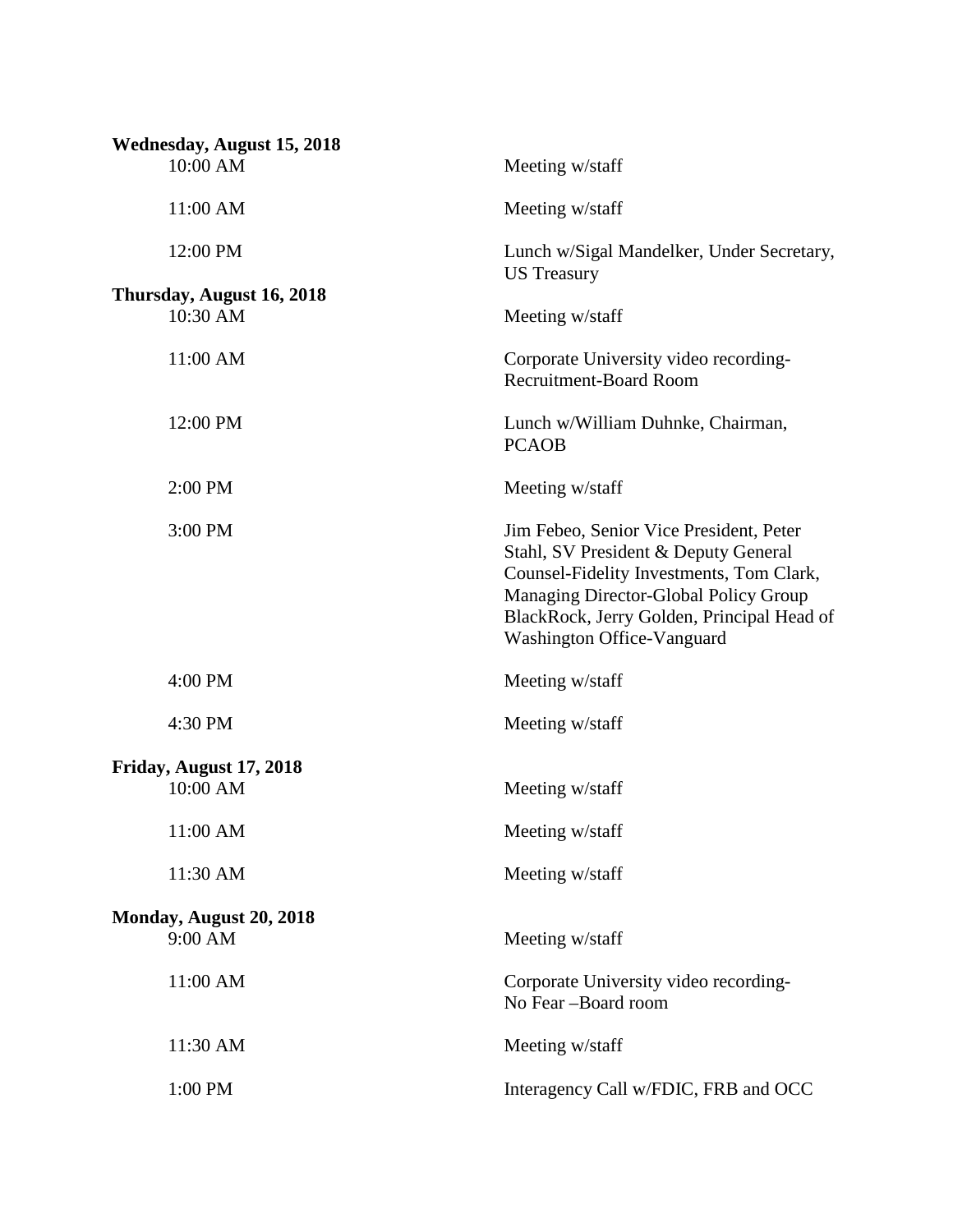| 2:00 PM                           | Meeting w/staff                                                    |
|-----------------------------------|--------------------------------------------------------------------|
| 4:00 PM                           | Meeting w/Kenneth Blanco, Financial<br>Crimes Enforcement (FinCEN) |
| Tuesday, August 21, 2018          |                                                                    |
| 10:30 AM                          | Meeting w/staff                                                    |
| 11:00 AM                          | Meeting w/Eric Cantor, Vice President-<br>Moelis & Company         |
| 12:00 PM                          | Lunch w/FDIC Director Gruenberg                                    |
| 1:30 PM                           | Call w/Heath Tarbert, Assistant Secretary,<br><b>US</b> Treasury   |
| 2:00 PM                           | Meeting w/staff                                                    |
| 3:00 PM                           | Meeting w/staff                                                    |
| <b>Wednesday, August 22, 2018</b> |                                                                    |
| 10:00 AM                          | Meeting w/staff                                                    |
| 11:00 AM                          | Meeting w/staff                                                    |
| 12:00 PM                          | Meeting w/staff                                                    |
| 1:30 PM                           | Meeting w/staff                                                    |
| 4:00 PM                           | Meeting w/staff                                                    |
| Thursday, August 23, 2018         |                                                                    |
| 10:30 AM                          | Quarterly Banking Profile (QBP)<br>Press Conference                |
| 2:30 PM                           | Meeting w/Senator Mike Crapo<br>Dirksen Building                   |
| 4:00 PM                           | Meeting w/staff                                                    |
| 4:30 PM                           | Meeting w/staff                                                    |
| Friday, August 24, 2018           |                                                                    |
| 3:00 PM                           | Meeting w/staff                                                    |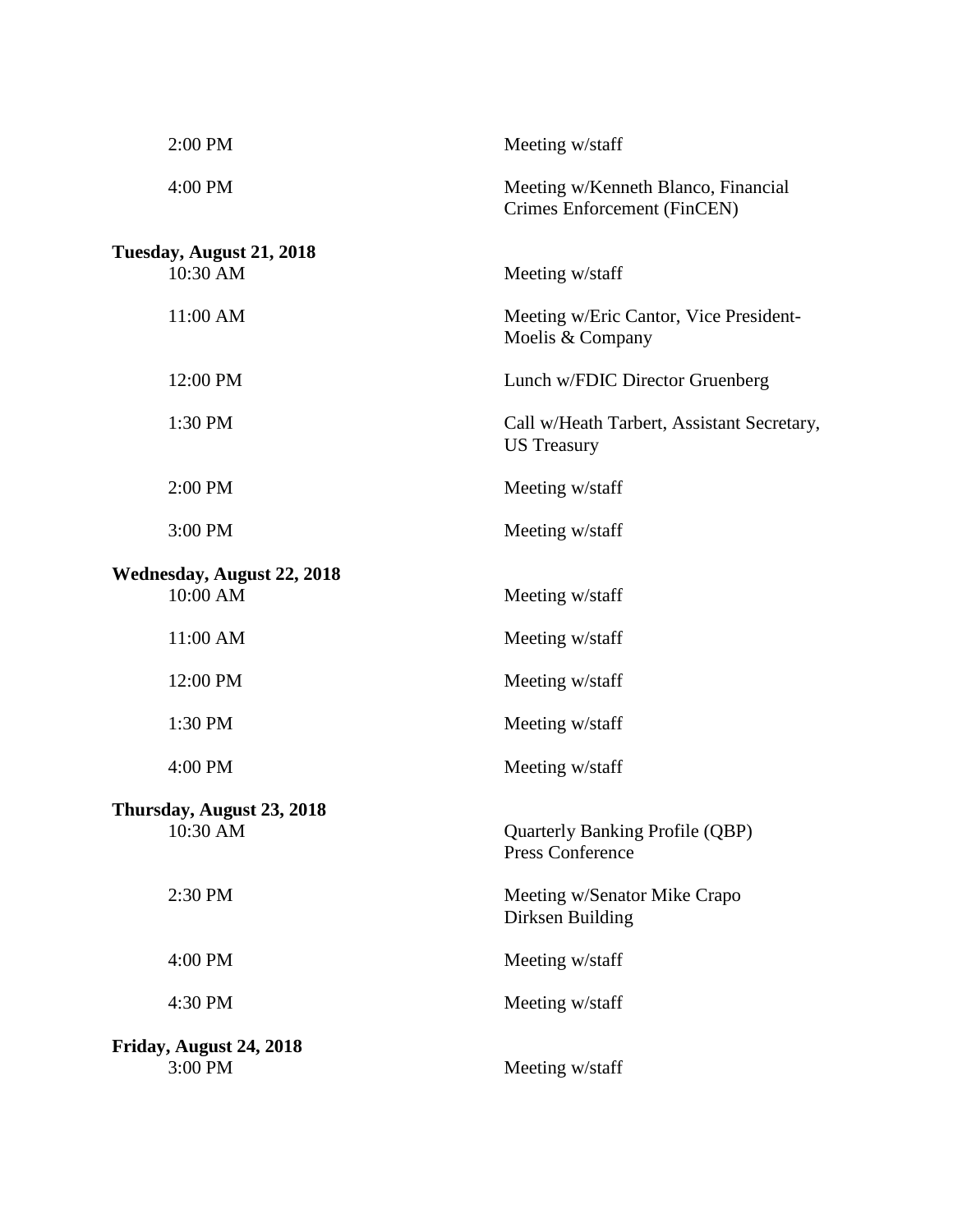**Monday, August 27, 2018**<br>2:00 PM

2:00 PM Principal Interagency call w/FRB, FDIC & OCC

**Monday, August 27 thru Friday, August 31, 2018 – Chairman out of the office**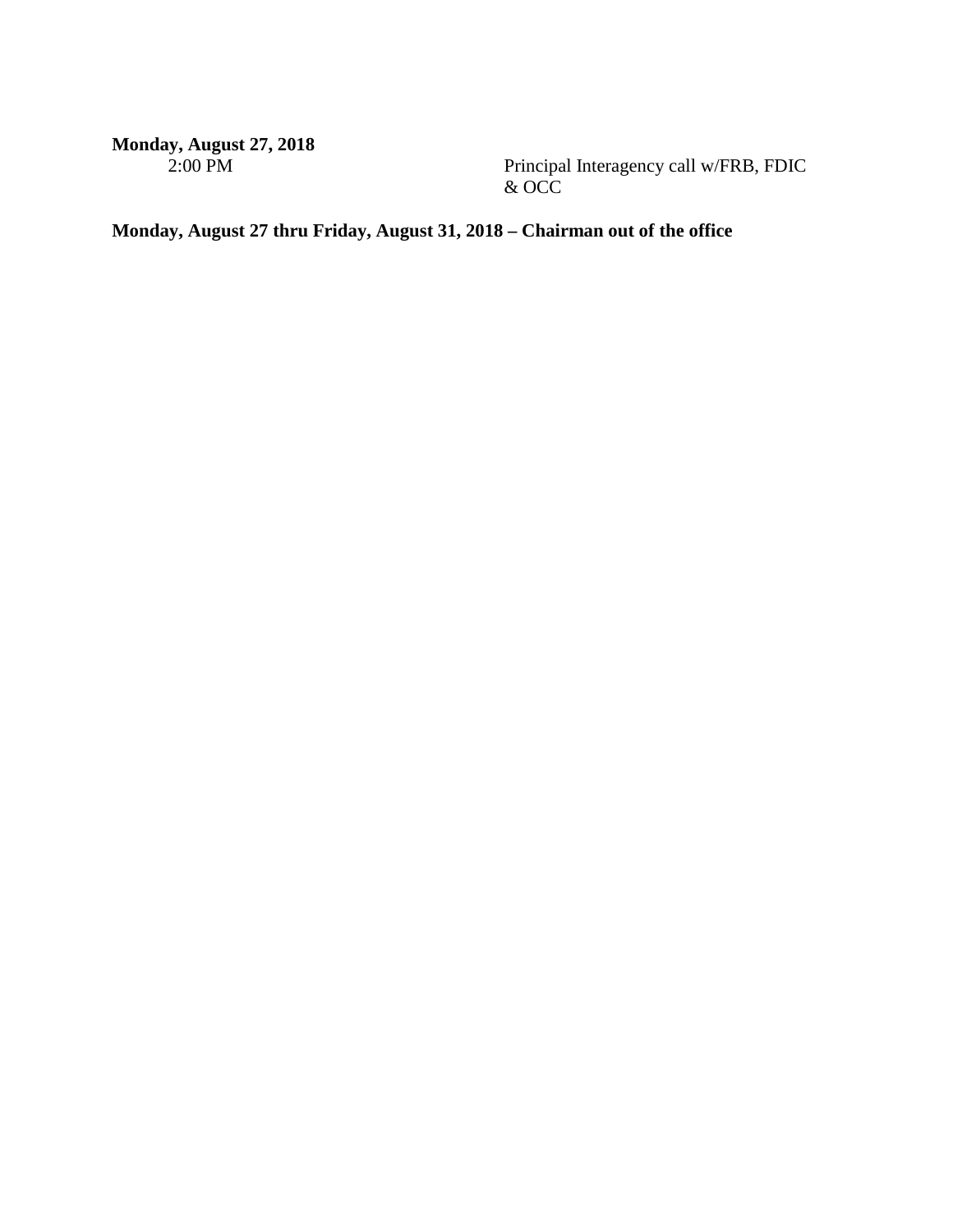#### **Chairman's Schedule September 2018**

# **Monday, September 3, 2018 – Federal Holiday – Labor Day**

# **Tuesday, September 4, 2018**

# **Travel – Kansas City Regional Office Visit**

| <b>Wednesday, September 5, 2018</b><br>9:00 AM | Meeting w/staff                                                                                 |
|------------------------------------------------|-------------------------------------------------------------------------------------------------|
| 9:30 AM                                        | Meeting w/staff                                                                                 |
| 12:00 PM                                       | Meeting w/ Congressman Jeb Hensarling<br>Rayburn House Office Building                          |
| 2:00 PM                                        | Meeting w/Bruce Van Saun, CEO, & Kate<br>Gallivan, Citizens Bank                                |
| 2:30 PM                                        | Meeting w/staff                                                                                 |
| 3:00 PM                                        | Meeting w/Commissioner Greg Gonzales,<br>State Liaison Committee representative to<br>the FFIEC |
| 3:30 PM                                        | Call w/Joseph Otting, Comptroller of the<br>Currency                                            |
| 4:00 PM                                        | Meeting w/staff                                                                                 |
| Thursday, September 6, 2018<br>9:00 AM         | <b>Opening Remarks FDIC Annual Bank</b><br>Research Conference - VASQ                           |
| 12:00 PM                                       | Lunch w/staff                                                                                   |
| 1:30 PM                                        | Meeting w/Stacey Friedman, General<br>Counsel, JP Morgan Chase & Co.                            |
| 4:00 PM                                        | Principals Meeting w/FRB, OCC & FDIC<br>at the OCC                                              |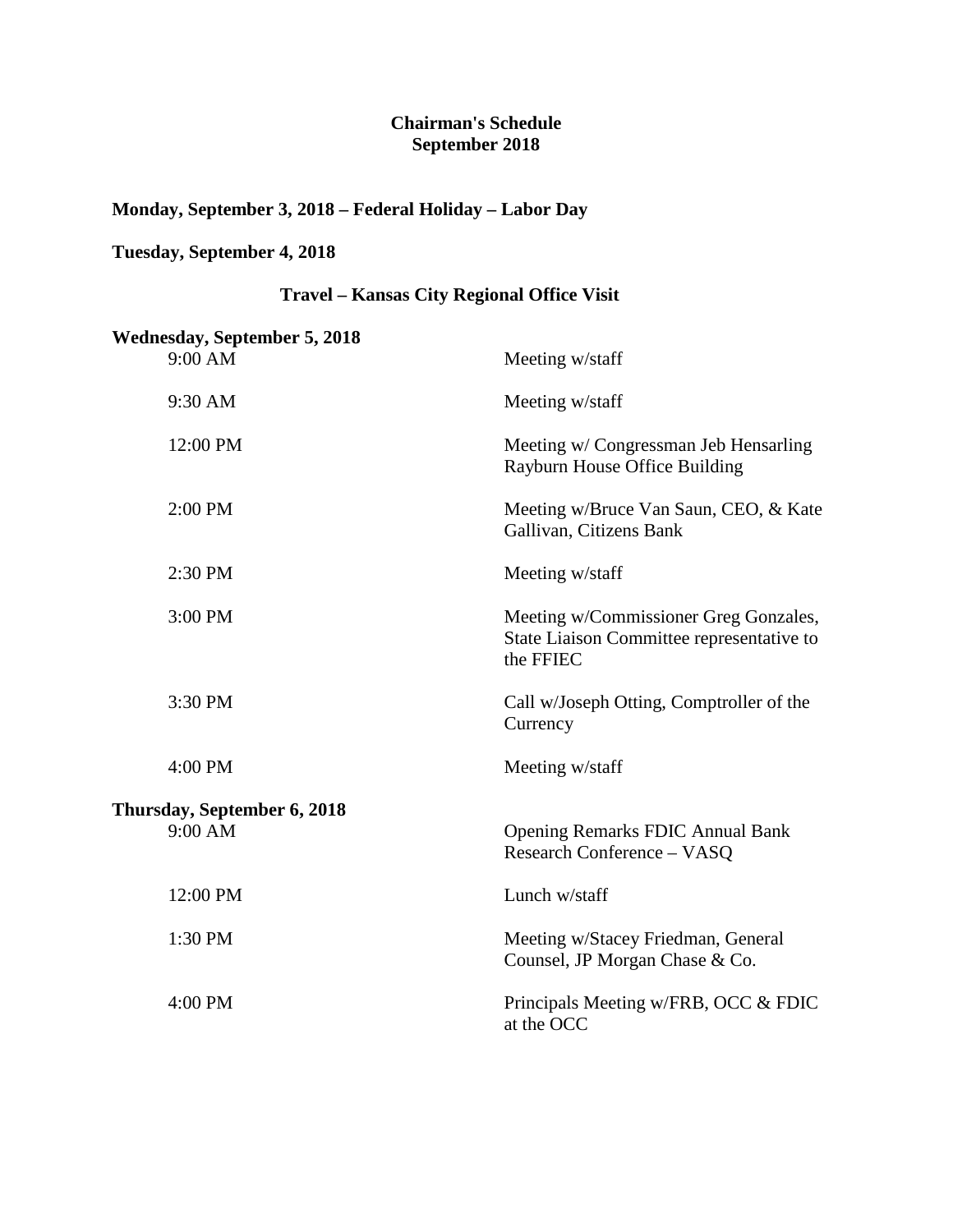| Friday, September 7, 2018             |                                                                                                                                                                                                                                      |
|---------------------------------------|--------------------------------------------------------------------------------------------------------------------------------------------------------------------------------------------------------------------------------------|
| 7:15 AM                               | Meeting w/Mike Corbat, President, Federal<br>Advisory Council (FAC)                                                                                                                                                                  |
| 8:00 AM                               | Federal Advisory Council (FAC) Breakfast                                                                                                                                                                                             |
| 10:00 AM                              | Meeting w/staff                                                                                                                                                                                                                      |
| Monday, September 10, 2018<br>9:30 AM | Interagency call w/FDIC, FRB & OCC                                                                                                                                                                                                   |
| 10:00 AM                              | Meeting w/staff                                                                                                                                                                                                                      |
| 11:00 AM                              | Meeting w/staff                                                                                                                                                                                                                      |
| 12:00 PM                              | Meeting w/staff                                                                                                                                                                                                                      |
| 2:00 PM                               | Meeting w/staff                                                                                                                                                                                                                      |
| 3:00 PM                               | Meeting w/Kevin Fromer, CEO-Financial<br>Services Forum, Rob Nichols, CEO-<br>American Bankers Association, Ken<br>Bentsen, CEO-SIFMA, Richard Hunt, CEO-<br>Consumers Bankers Association & Greg<br>Baer, CEO-Bank Policy Institute |
| 4:00 PM                               | Meeting w/staff                                                                                                                                                                                                                      |
| Tuesday, September 11, 2018           |                                                                                                                                                                                                                                      |
| 9:00 AM                               | Attended the RMS/DCP Supervisors<br><b>Strategic Planning Session-VASQ</b>                                                                                                                                                           |
| 10:00 AM                              | Meeting w/staff                                                                                                                                                                                                                      |
| 12:00 PM                              | Meeting w/staff                                                                                                                                                                                                                      |
| 2:00 PM                               | Meeting w/Consumer Bankers Association<br>(CBA) Board Directors & Richard Hunt,<br><b>CEO</b>                                                                                                                                        |
| 3:30 PM                               | Meeting w/staff                                                                                                                                                                                                                      |
| <b>Wednesday, September 12, 2018</b>  |                                                                                                                                                                                                                                      |
| 10:00 AM                              | Meeting w/staff                                                                                                                                                                                                                      |
| 11:30 AM                              | Meeting w/staff                                                                                                                                                                                                                      |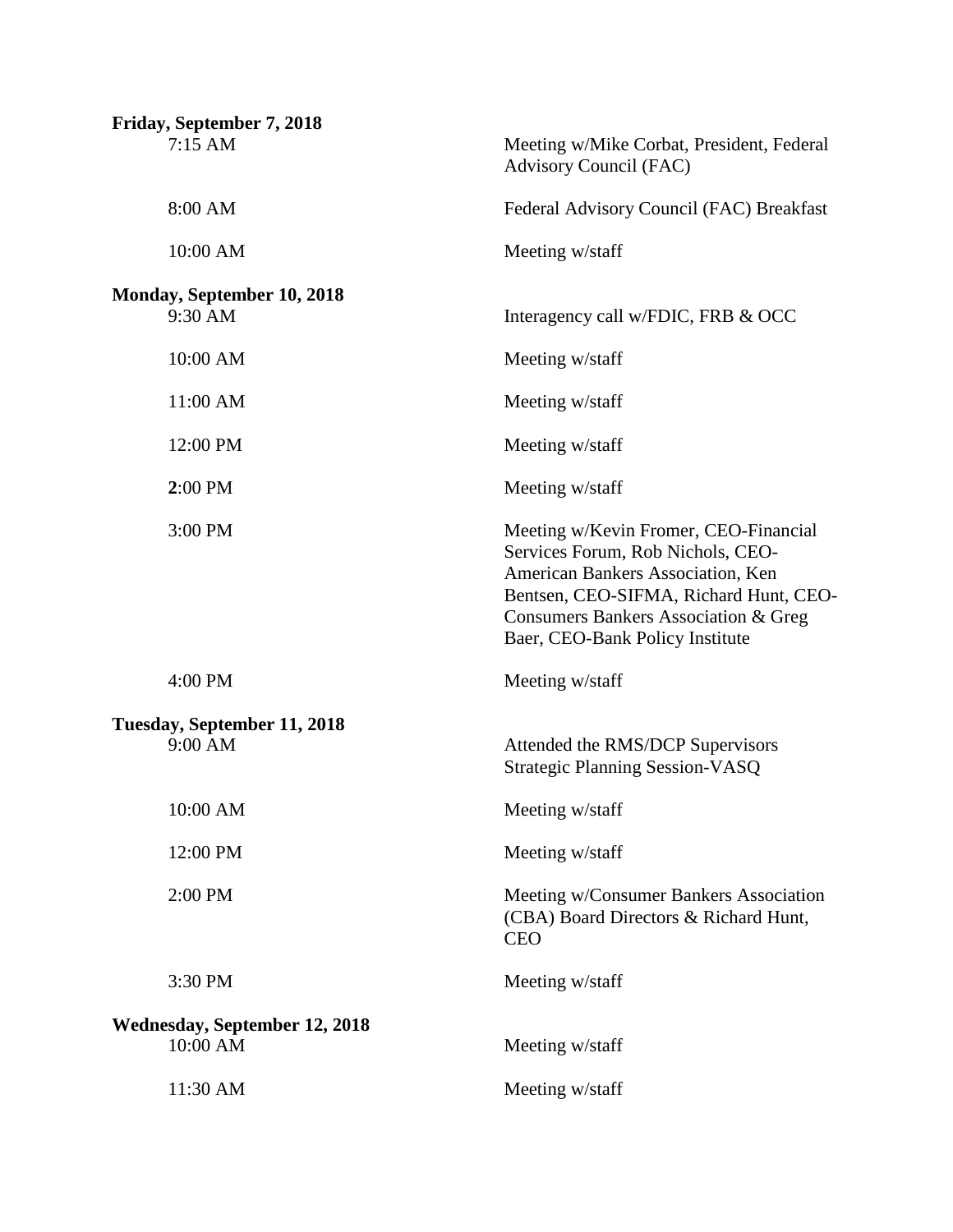| 1:30 PM                                  | FSOC Principal's Meeting - US Treasury                                                                                     |
|------------------------------------------|----------------------------------------------------------------------------------------------------------------------------|
| 2:30 PM                                  | Financial and Banking Information<br>Infrastructure Committee (FBIIC) Senior<br>Leaders' Meeting - US Treasury             |
| 3:15 PM                                  | President's Working Group Meeting – US<br>Treasury                                                                         |
| 4:30 PM                                  | Meeting w/Charles Cooper, Texas Bank<br>Commissioner and James Cooper, SVP,<br><b>Conference of State Bank Supervisors</b> |
| Thursday, September 13, 2018<br>10:00 AM | Meeting w/staff                                                                                                            |
| 11:00 AM                                 | Meeting w/staff                                                                                                            |
| 1:00 PM                                  | Meeting w/staff                                                                                                            |
| 2:30 PM                                  | Meeting w/staff                                                                                                            |
| 3:30 PM                                  | Meeting w/staff                                                                                                            |
| 4:30 PM                                  | Meeting w/staff                                                                                                            |
| Friday, September 14, 2018<br>10:30 AM   | Meeting w/staff                                                                                                            |
| 11:00 AM                                 | Meeting w/staff                                                                                                            |
| Monday, September 17, 2018<br>9:00 AM    | Meeting w/staff                                                                                                            |
| 10:30 AM                                 | Meeting w/staff                                                                                                            |
| 11:00 AM                                 | Meeting w/staff                                                                                                            |
| 12:30 PM                                 | Lunch w/Tom Vartanian, Executive<br>Director/Professor of Law, GMU                                                         |
| 2:00 PM                                  | Meeting w/staff                                                                                                            |
| 4:00 PM                                  | Meeting w/staff                                                                                                            |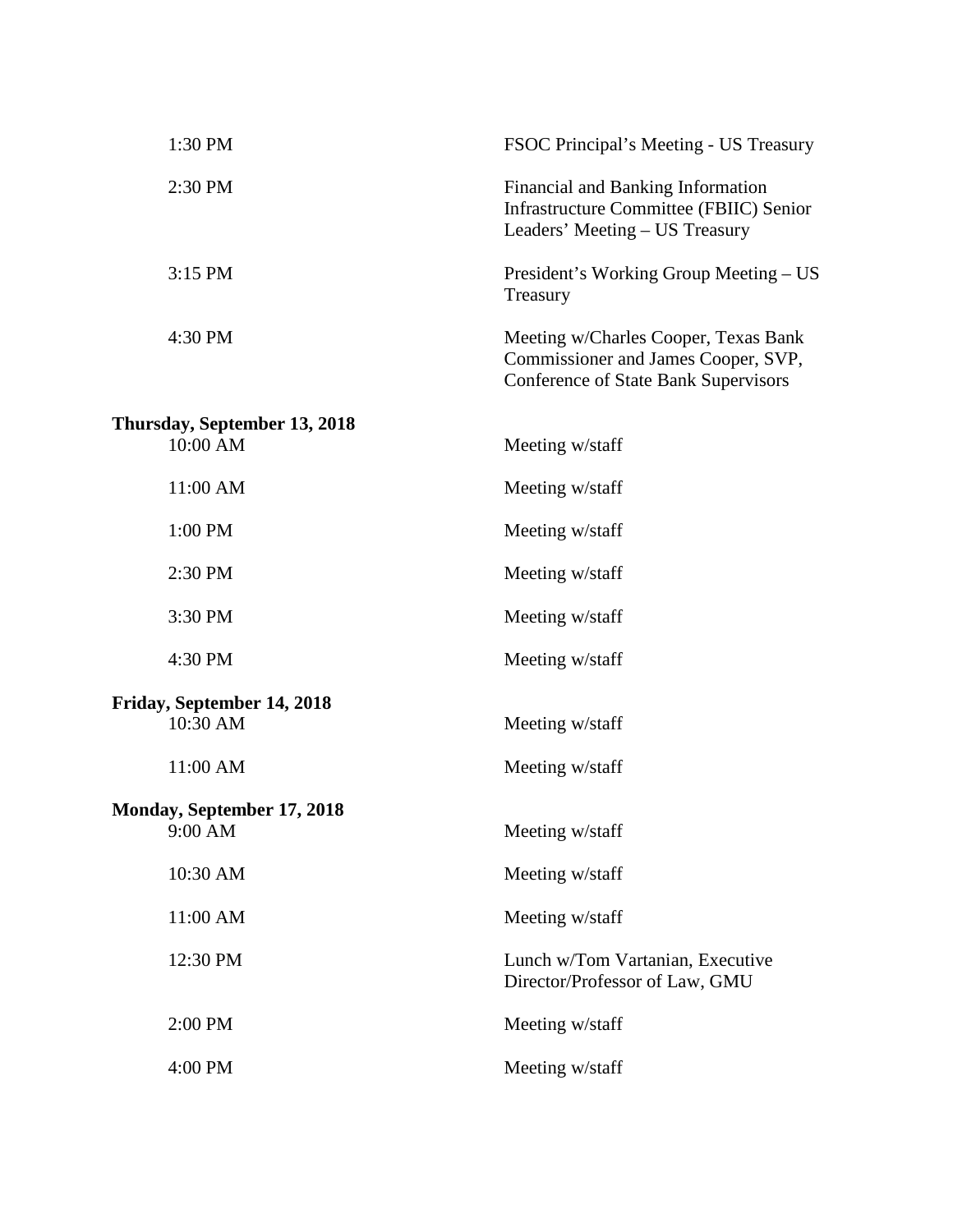| 4:30 PM                                         | Meeting w/Mark Branson, FINMA                                                                                     |
|-------------------------------------------------|-------------------------------------------------------------------------------------------------------------------|
| 5:30 PM                                         | Call w/Randy Quarles, Vice Chairman, FRB                                                                          |
| Tuesday, September 18, 2018                     | Chairman out of the office                                                                                        |
| <b>Wednesday, September 19, 2018</b><br>8:30 AM | <b>Attend Financial Stability Board Resolution</b><br>Steering Group (ReSG) Meeting, OCFI<br>hosting office -VASQ |
| 9:00 AM                                         | Remarks for DRR All Hands - VASQ                                                                                  |
| 10:30 AM                                        | Meeting w/staff                                                                                                   |
| 12:00 PM                                        | Meeting w/staff                                                                                                   |
| 1:30 PM                                         | Meeting w/staff                                                                                                   |
| 3:00 PM                                         | Meeting w/Senator Jack Reed, Hart Senate<br><b>Office Building</b>                                                |
| 4:30 PM                                         | Meeting w/staff                                                                                                   |
| Thursday, September 20, 2018<br>9:00 AM         | Meeting w/staff                                                                                                   |
| 10:00 AM                                        | Call w/Elke König, Chairman,<br>Single Resolution Board (SRB)                                                     |
| 11:00 AM                                        | Meeting w/Christian Sewing, CEO,<br>Deutsche Bank Global                                                          |
| 1:00 PM                                         | Meeting w/Tim Adams, President, Institute<br>of International Finance (IIF)                                       |
| 3:30 PM                                         | Call w/J. Mark McWatters, Chairman<br><b>NCUA</b>                                                                 |
| 4:30 PM                                         | Meeting w/Onur Genç, CEO and Shane<br>Clanton, General Counsel-BBVA Compass                                       |
| 5:00 PM                                         | Call w/Joseph Otting, Comptroller of the<br>Currency                                                              |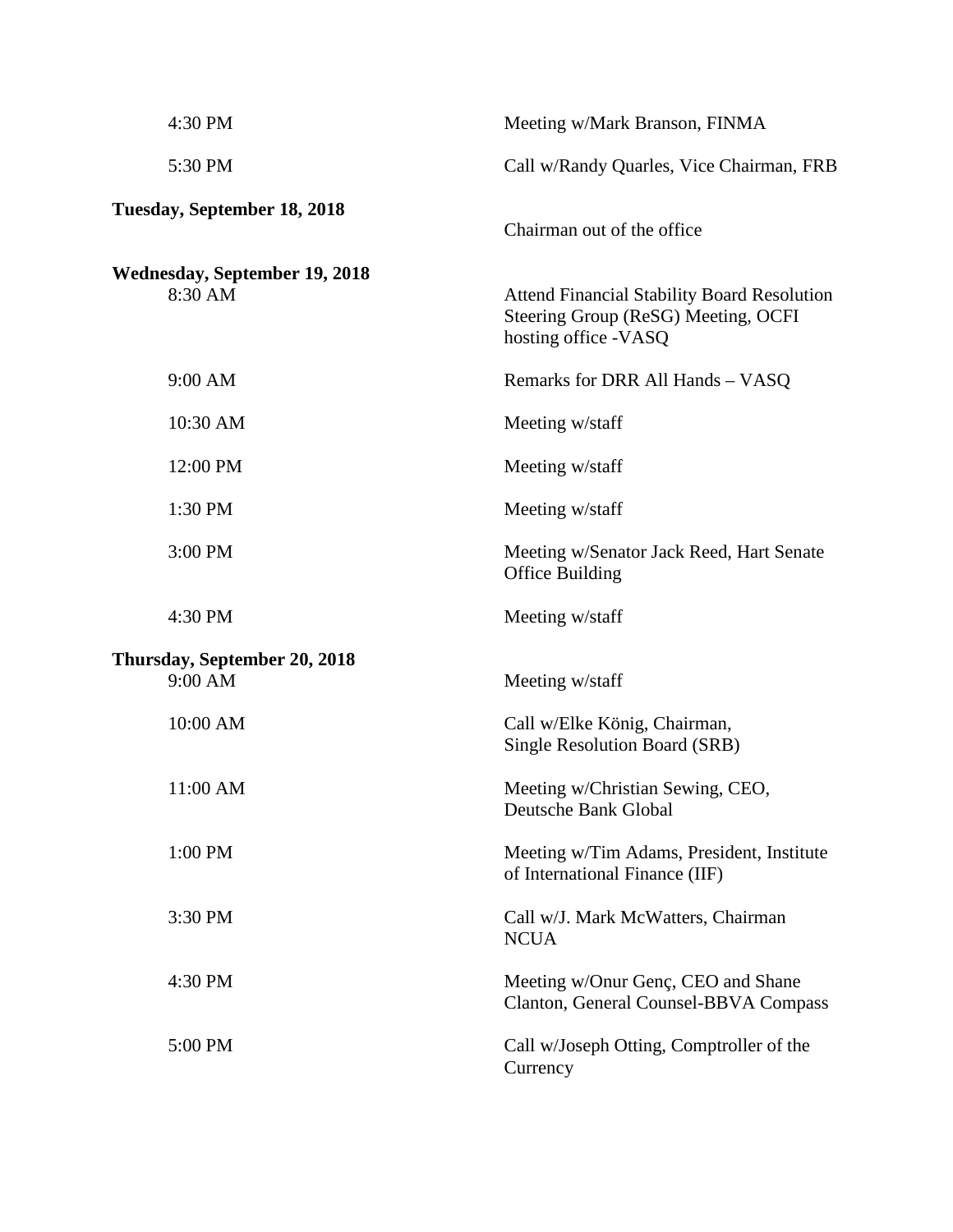| Friday, September 21, 2018  |                                                                                                                            |
|-----------------------------|----------------------------------------------------------------------------------------------------------------------------|
| 9:30 AM                     | Meeting w/staff                                                                                                            |
| 12:00 PM                    | Lunch w/Donald Powell,<br>Former FDIC Chairman                                                                             |
| 2:00 PM                     | Meeting w/staff                                                                                                            |
| Monday, September 24, 2018  |                                                                                                                            |
| 9:00 AM                     | Meeting w/staff                                                                                                            |
| 11:00 AM                    | Meeting w/staff                                                                                                            |
| 11:30 AM                    | Meeting w/staff                                                                                                            |
| 1:00 PM                     | Town Hall - VASQ-Bair Auditorium                                                                                           |
| 3:30 PM                     | Host Alabama Bankers meeting                                                                                               |
| Tuesday, September 25, 2018 |                                                                                                                            |
| 9:00 AM                     | Call w/Randy Quarles, Vice Chairman FRB                                                                                    |
| 10:00 AM                    | Meeting w/FDIC Director Gruenberg                                                                                          |
| 11:00 AM                    | Meeting w/Randall Guynn, Head Financial<br>Institutions Group, Meg Tahyar, Davis Polk<br>& Wardwell, LLP                   |
| 12:15 PM                    | Meeting w/Jörg Kukies, State Secretary,<br>German Ministry of Finance, & Dr. Antje<br>Pflugbeil, Counselor, German Embassy |
| 1:00 PM                     | Host ID/OR/WA Bankers meeting                                                                                              |
| 2:30 PM                     | Meeting w/staff                                                                                                            |
| 3:00 PM                     | Meeting w/staff                                                                                                            |
| 4:00 PM                     | Meeting w/staff                                                                                                            |
| 6:30 PM                     | Milken Institute for Financial Markets 3rd<br>Quarter 2018 Policy Dinner- 1200 16 <sup>th</sup> St.,<br>NW, Washington, DC |